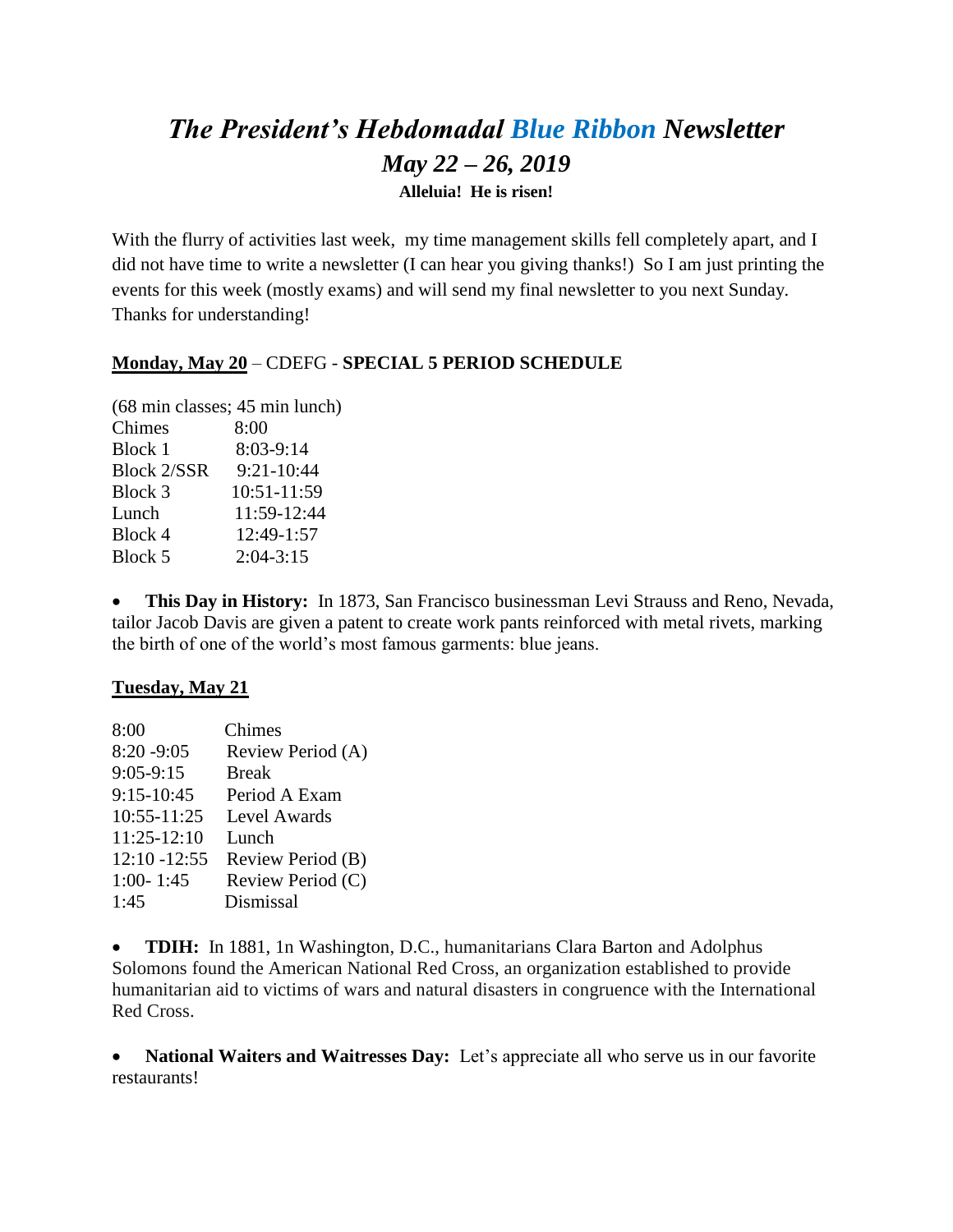### **Wednesday, May 22**

| $8:00-8:10$   | Prayer, Roll and Announcements |
|---------------|--------------------------------|
| $8:10-9:40$   | Period B Exam                  |
| $9:40-9:50$   | <b>Break</b>                   |
| $9:50-11:20$  | Period C Exam                  |
| $11:25-12:10$ | Lunch                          |
| $12:10-12:55$ | Period D Review                |
| $1:00-1:40$   | Period E Review                |
| 1:45          | Dismissal                      |

• **TDIH:** In 1455, England's War of the Roses begins when Richard of York defeats Henry IV's troops at St. Albans, about 20 miles northwest of London.

• **TDIH:** In 1939, Italy and Germany agree to a military and political alliance, giving birth formally to the Axis powers, which will ultimately include Japan. Mussolini called The Pact of Steel.

 **National Museum Day:** Plan to visit a museum this summer and expand your cultural horizons!

### **Thursday, May 23**

| 8:00-8:10     | Prayer, Roll and Announcements |
|---------------|--------------------------------|
| $8:10-9:40$   | Period D Exam                  |
| $9:40-9:50$   | <b>Break</b>                   |
| $9:50-11:20$  | Period E Exam                  |
| $11:25-12:10$ | Lunch                          |
| $12:10-12:55$ | Period F Review                |
| $1:00-1:40$   | Period G Review                |
| 1:45          | Dismissal                      |
|               |                                |

• Lucky Penny Day: These are pennies found on the ground. Good luck finding one today!

- **World Turtle Day:** Go the pond and wish the many turtles living there a happy day!
- **Emergency Medical Services Day:** Thanks to all in this vital profession!
- **Rise of China Lecture in Theater by Dr. Shawn Mullett '92 (7 pm)**

## **Friday, May 24**

| 8:00           | Chimes        |
|----------------|---------------|
| $8:10 - 9:40$  | Exam Period F |
| $9:40 - 9:50$  | <b>Break</b>  |
| $9:55 - 11:25$ | Exam Period G |
| 11:30          | Dismissal     |